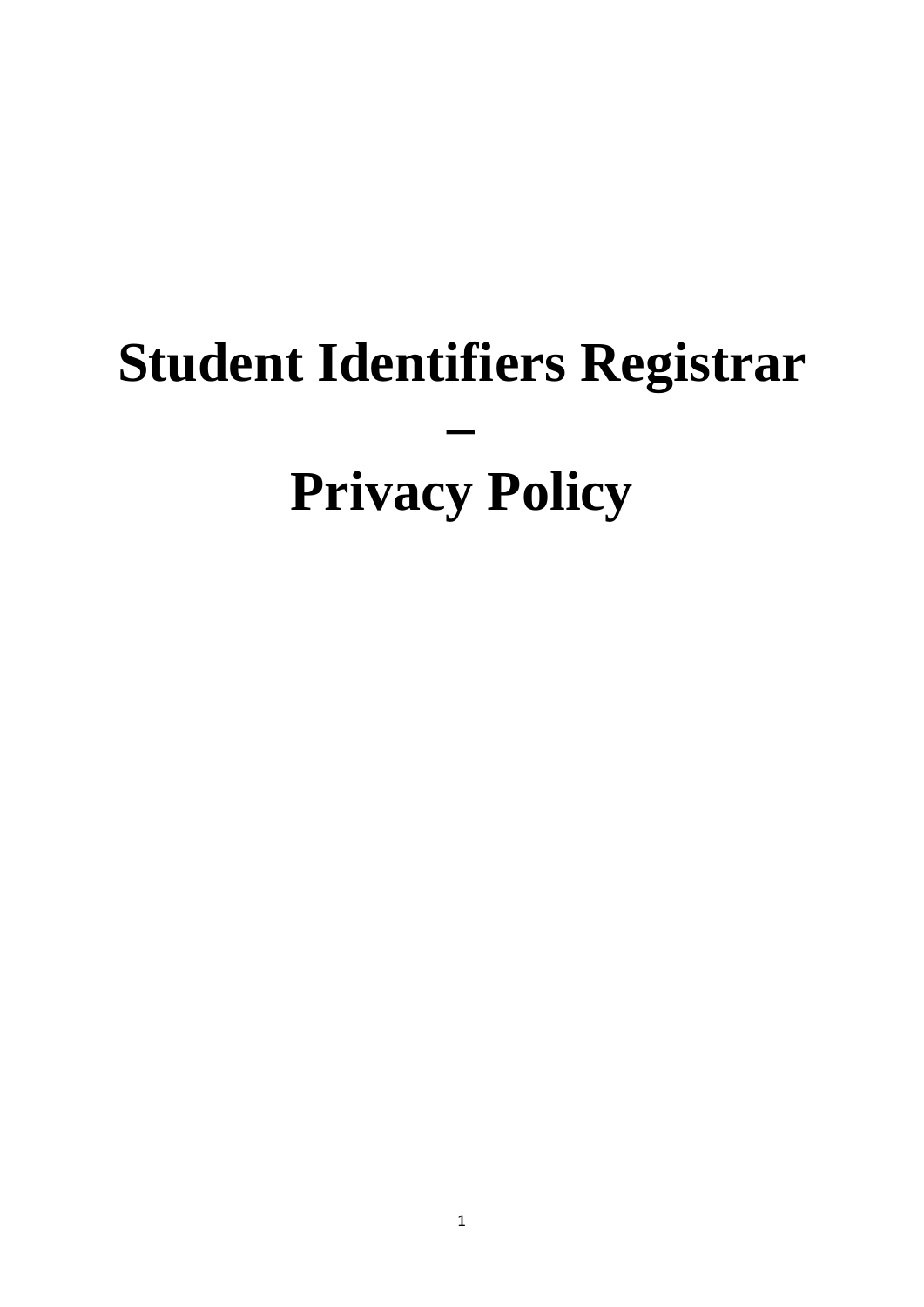# **Table of Contents**

| <b>Student Identifier's Registrar - Privacy Policy</b>           | $\mathbf{3}$ |
|------------------------------------------------------------------|--------------|
| <b>GENERAL INFORMATION</b>                                       | 3            |
| What personal information we collect                             | 3            |
| How we collect your personal information                         | 4            |
| How we collect, hold, use and disclose your personal information | 5            |
| To whom we may disclose your information                         | 5            |
| <b>Cloud computing</b>                                           | 6            |
| <b>Security</b>                                                  | 6            |
| How you can access and correct your personal information         | 6            |
| How to contact us about a possible breach                        | 7            |
| <b>Contacting us</b>                                             | 8            |
| Changes to our privacy policy                                    | 8            |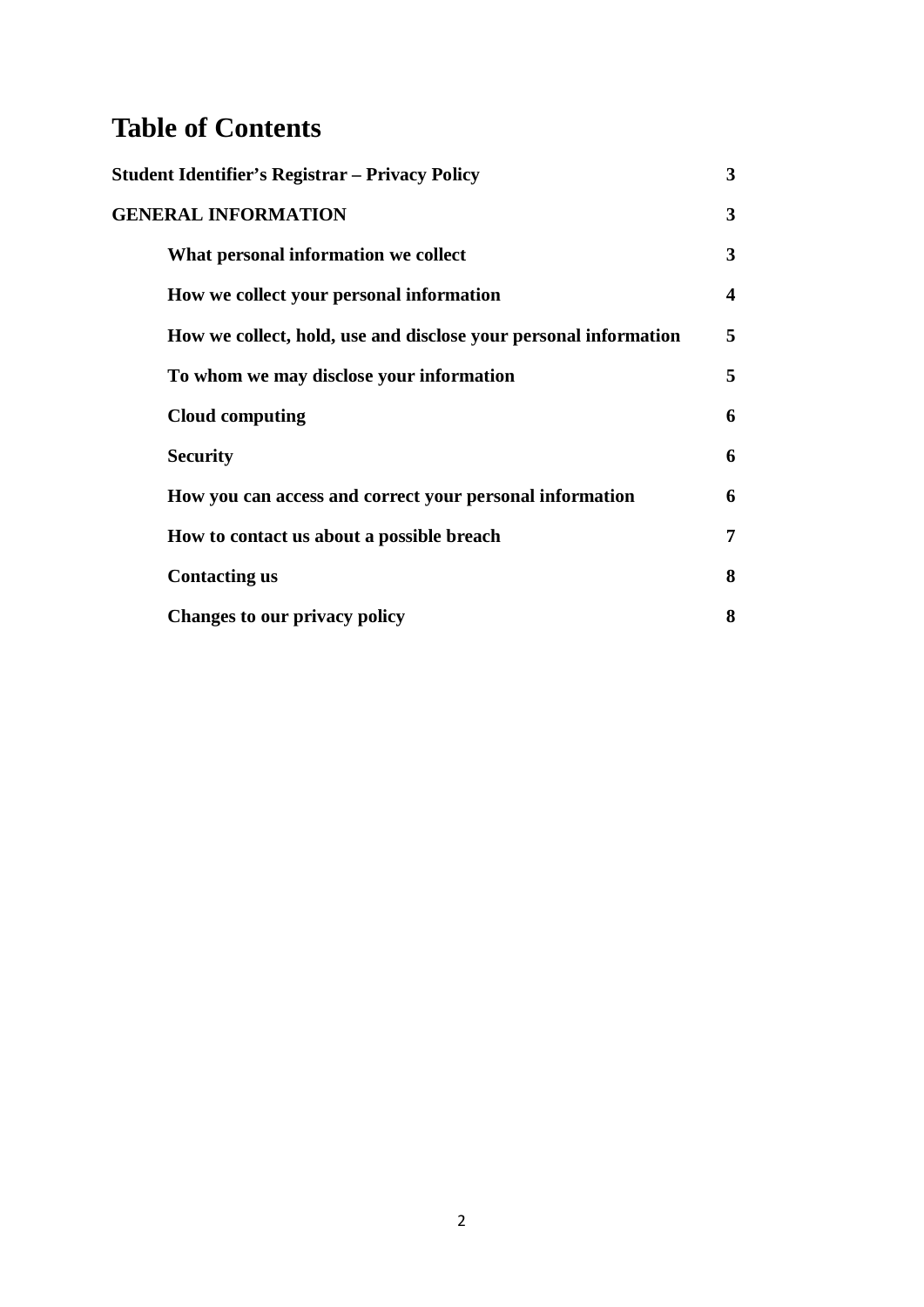# **Privacy Policy**

The Student Identifiers Registrar (**we, our, us, the Registrar**) recognises the importance of protecting your privacy and personal information. The Registrar is an 'APP entity' bound by the [Australian Privacy Principles](http://www.oaic.gov.au/privacy/privacy-resources/privacy-fact-sheets/other/privacy-fact-sheet-17-australian-privacy-principles) (APPs) in the *[Privacy Act 1988](http://www.comlaw.gov.au/Details/C2014C00076)* (Cth) (the Privacy Act), which regulates how agencies collect, use, disclose and store personal information, including sensitive information, and how individuals may access and correct records containing their personal information. We respect your rights to privacy under the Privacy Act and we comply with all the Privacy Act's requirements in respect of the collection and management of your personal information.

This document is our privacy policy and it tells you how we collect, use, store and disclose your personal information and the way in which you can access and correct your personal information.

# **GENERAL INFORMATION**

# **What personal information we collect**

The Registrar collects personal information that is reasonably necessary for, or directly related to, its functions and activities pursuant to the *Student Identifiers Act 2014*. The Registrar will only use and disclose your personal information for the purposes it was collected for and in accordance with the Privacy Act.

When used in this privacy policy, the term "personal information" has the meaning given to it in the Privacy Act. In general terms, it is any information that can be used to identify you whether or not the information is true. If the information we collect identifies you, or your identity can be reasonably ascertained from it, the information will be considered personal information.

The type of personal information we may collect includes, but is not limited to:

- name:
- mailing and/or street address:
- email address:
- telephone contact number;
- facsimile number:
- age and/or birth date:
- sensitive information as defined by the Privacy Act (such as information about your country of birth);
- •
- the products and services you have obtained or which you have enquired about, together with any additional information necessary to deliver those products and services and to respond to your enquiries;
- city or town of birth;
- gender.
- cookie and clickstream data (only limited personal information may be collected via cookies and clickstream data and individuals who do not wish to receive cookies may disable this function on their web browser);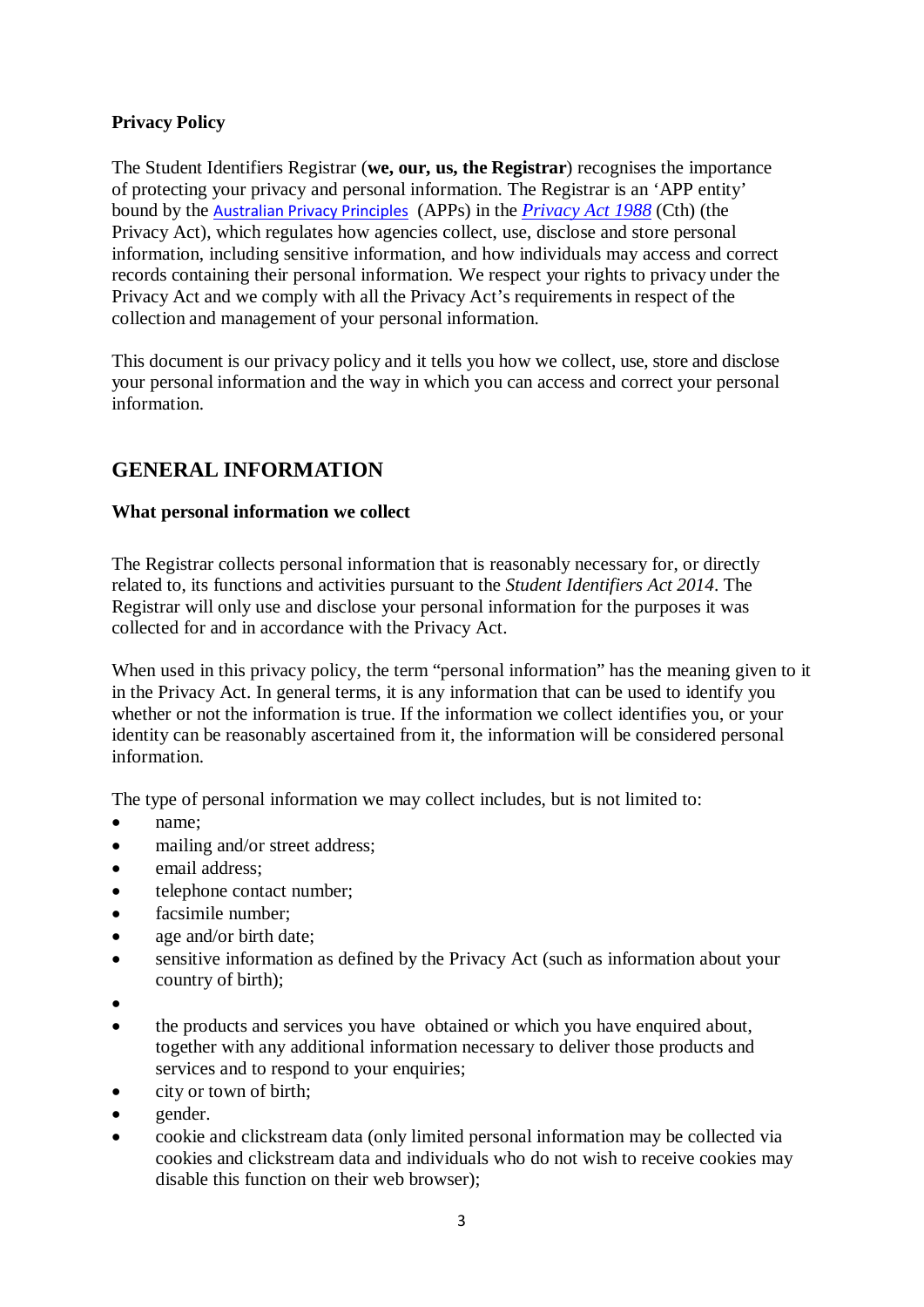- any additional information relating to you that you provide to us directly through our websites or indirectly through use of our websites, through our representatives or otherwise; and
- information you provide to us through our service centre or customer surveys .

Business information provided to the Registrar will not ordinarily fall within the definition of personal information under the Privacy Act but it may do so when the business information relates to sole traders and partnerships.

We understand that from time to time you may not want to provide this information to us. That's fine, however, it may mean that we are not able to provide you with the products and services you require, or a high level of service. The Registrar will ordinarily request you to identify yourself to enable the Registrar to appropriately action your request and carry out its functions and activities.

# **How we collect your personal information**

When collecting personal information, we may collect it in ways including, but not limited to:

- directly from you, through your access and use of our website and web based channels;
- during conversations with you and our representatives via telephone and in person;
- through written correspondence with you, including correspondence via email; and
- when you complete an application.

We may also collect personal information from third parties including, but not limited to:

• other government agencies; law enforcement agencies; and service providers to the Registrar.

Collection of personal information from a third party or a private source will only be carried out by the Registrar if you consent (including pursuant to Section 9 of the Student Identifiers Act 2014); if the Registrar is required or authorised to collect the information under an Australian law, or a court/tribunal order; or if it is reasonable or practicable for us to collect information in this way.

In limited circumstances the Registrar may receive personal information about third parties from individuals who contact us or supply us with personal information belonging to others in the documents they provide. This is referred to as 'unsolicited personal information'. In these circumstances we will consider whether the Registrar could have collected the information had it solicited the information, and will handle it in accordance with the Privacy Act.

# **How we collect, hold, use and disclose your personal information**

We collect personal information about you so that we can perform our functions and activities and to provide the best possible quality of customer service.

We collect, hold, use and disclose your personal information to:

- identify you;
- process your application for a Unique Student Identifier;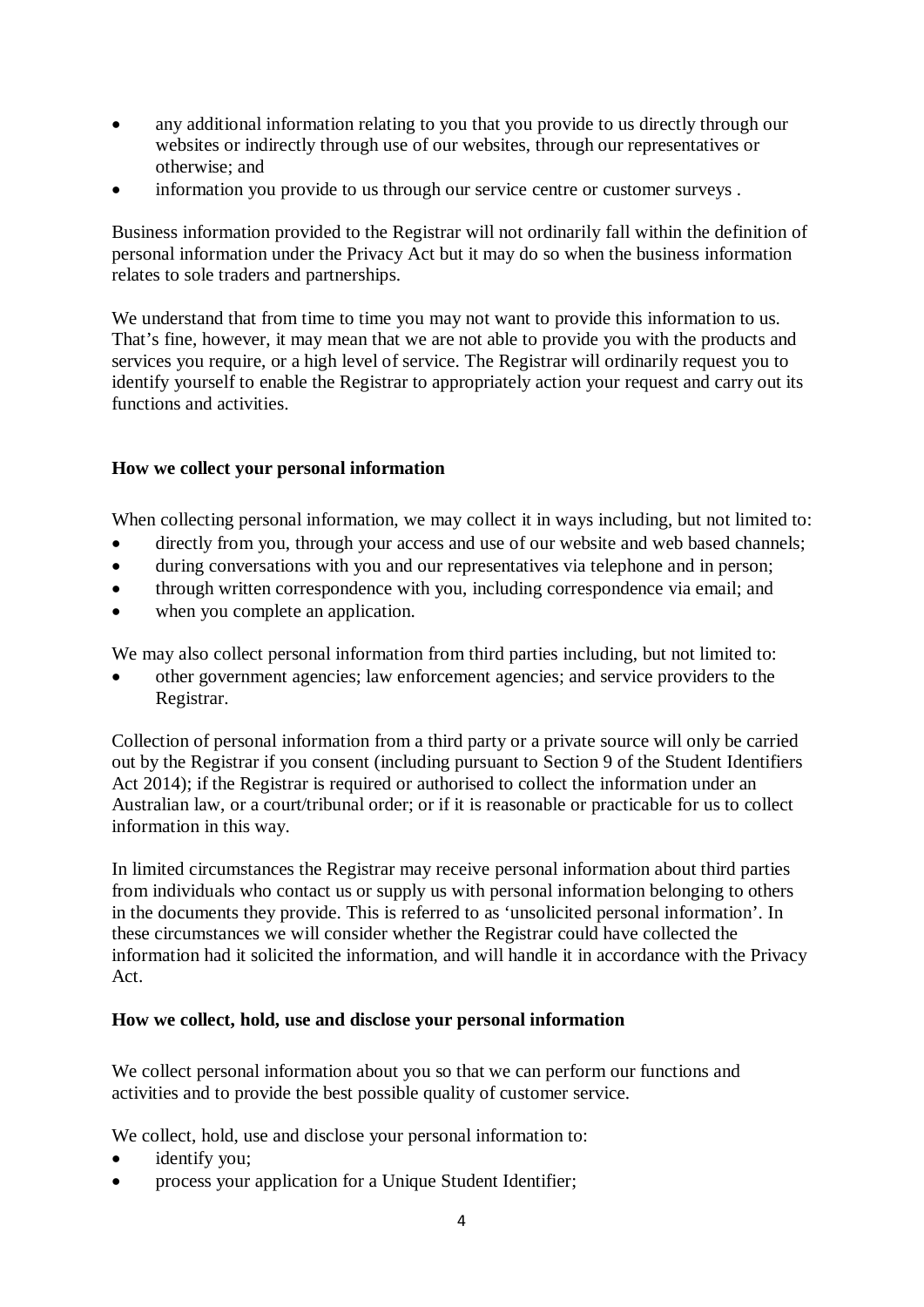- verify and or give a Unique Student Identifier;
- resolve problems with a Unique Student Identifier;
- create an authenticated Vocational Education Training (VET) transcript;
- generally provide services to you and to send communications requested by you;
- answer enquiries, and provide information or advice about existing and new services;
- provide you with access to protected areas of our website;
- assess the performance of the website and to improve the operation of the website;
- conduct business processing functions;
- update our records and keep your contact details up-to-date;
- process and respond to any complaint made by you;
- conduct planning, product or service development; program evaluation; quality control and research for the purposes of this Registrar, its contractors or service providers;
- provide information to our contractors or service providers to enable them to provide our products and services to you; and
- comply with any Australian law; orders of courts or tribunals; any rule, regulation, lawful and binding determination, decision or direction of a regulator; or in cooperation with any governmental authority of any country (or political sub-division of a country).

# **To whom we may disclose your information**

The third parties we may disclose your personal information to include, but are not limited to:

- Commonwealth and State government departments and agencies, Boards of Study, specified VET-related bodies including the National Centre for Vocation Education Research for:
	- o the purposes of administering and auditing Vocational Education and Training (VET), VET providers and VET programs;
	- o education related policy and research purposes; and
	- o to assist in determining eligibility for training subsidies;
- VET Regulators to enable them to perform their VET regulatory functions;
- VET Admission bodies for the purposes of administering VET and VET programs;
- current and former registered training organisations to enable them to deliver VET courses to you, to meet their reporting obligations under the VET standards and government contracts and assist in determining eligibility for training subsidies;
- schools for the purposes of delivering VET courses to you and reporting on these courses;
- the National Centre for Vocational Education Research for the purpose of the Registrar creating authenticated VET transcripts, resolving problems with Unique Student Identifiers and for the collection, preparation and auditing of national VET statistics;
- researchers for education and training related research purposes;
- any other person or agency that may be authorised or required by law to access the information;
- any entity contractually engaged by the Registrar to assist in the performance of his or her functions in the administration of the Unique Student Identifiers system; and
- any organisation for any authorised purpose with your express consent.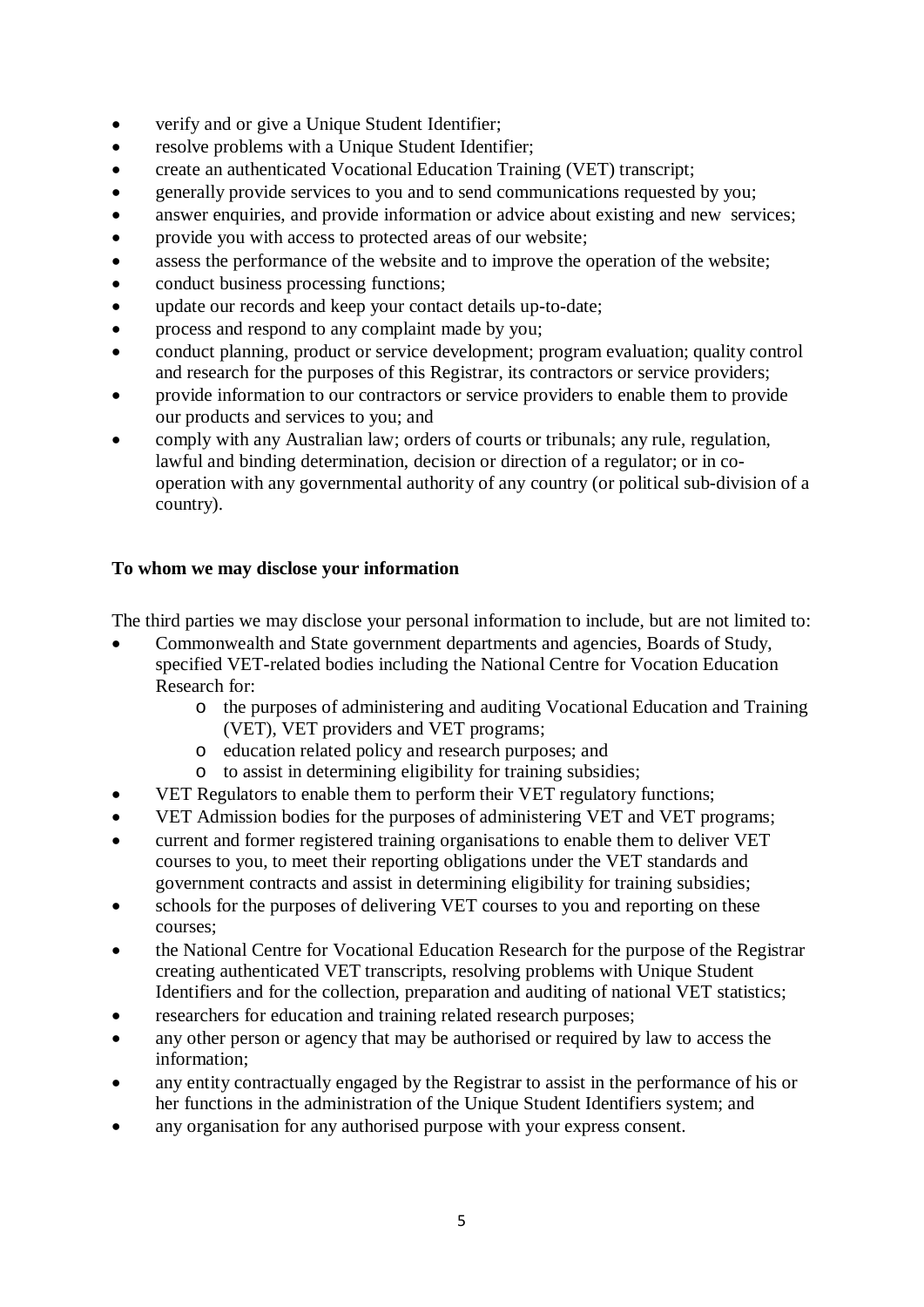We may disclose personal information to third party suppliers and service providers located overseas for some of these purposes. We take reasonable steps to ensure that overseas recipients of your personal information do not breach the privacy obligations relating to your personal information. However, it may be subject to local legislation.

Your personal information will not be shared or disclosed other than as described in this privacy policy, without your consent.

# **Cloud Computing**

The Registrar complies with its cloud computing obligations in accordance with the guidelines issued by the Attorney-General. For further information, please refer to the [Policy](http://www.protectivesecurity.gov.au/informationsecurity/Documents/PolicyandRiskmanagementguidelinesforthestorageandprocessingofAusGovinfoinoutsourcedoroffshoreICTarrangements.pdf)  [and Risk Management Guidelines for the Storage and Processing of Australian Government](http://www.protectivesecurity.gov.au/informationsecurity/Documents/PolicyandRiskmanagementguidelinesforthestorageandprocessingofAusGovinfoinoutsourcedoroffshoreICTarrangements.pdf)  [Information in outsourced or offshore ICT arrangements.](http://www.protectivesecurity.gov.au/informationsecurity/Documents/PolicyandRiskmanagementguidelinesforthestorageandprocessingofAusGovinfoinoutsourcedoroffshoreICTarrangements.pdf) 

#### **Security**

Once the Registrar receives information from you, the information is maintained in a secure environment. Your personal information will not be released unless the law permits it or your permission is granted.

We take reasonable steps to ensure your personal information is protected from misuse and loss and from unauthorised access, modification or disclosure. We may hold your information in either electronic or hard copy form. Personal information is destroyed or de-identified when no longer needed in accordance with the requirements of the *Archives Act 1983* (Cth).

However, as our website is linked to the internet, and we cannot provide assurance regarding the security of transmission of information you communicate to us. We also cannot guarantee that the information you supply will not be intercepted while being transmitted over the internet. Any personal information or other information which you send to us is transmitted at your own risk.

Our website may contain links to other websites operated by third parties. We make no representations or warranties in relation to the privacy practices of any third party website and we are not responsible for the privacy policies or the content of any third party website. Third party websites are responsible for informing you about their own privacy practices. The Registrar encourages you to examine each website's privacy policy.

If you have concern in this regard, the Registrar has other ways of obtaining and providing information (e.g. mail, telephone and facsimile facilities are available).

#### **How you can access and correct your personal information**

You may request access to any personal information we hold about you at any time by contacting us. Where we hold information that you are entitled to access, we will provide you with suitable means of accessing it (e.g. via online access). We will not charge you for providing the information to you, or for the costs of making any corrections to your personal information.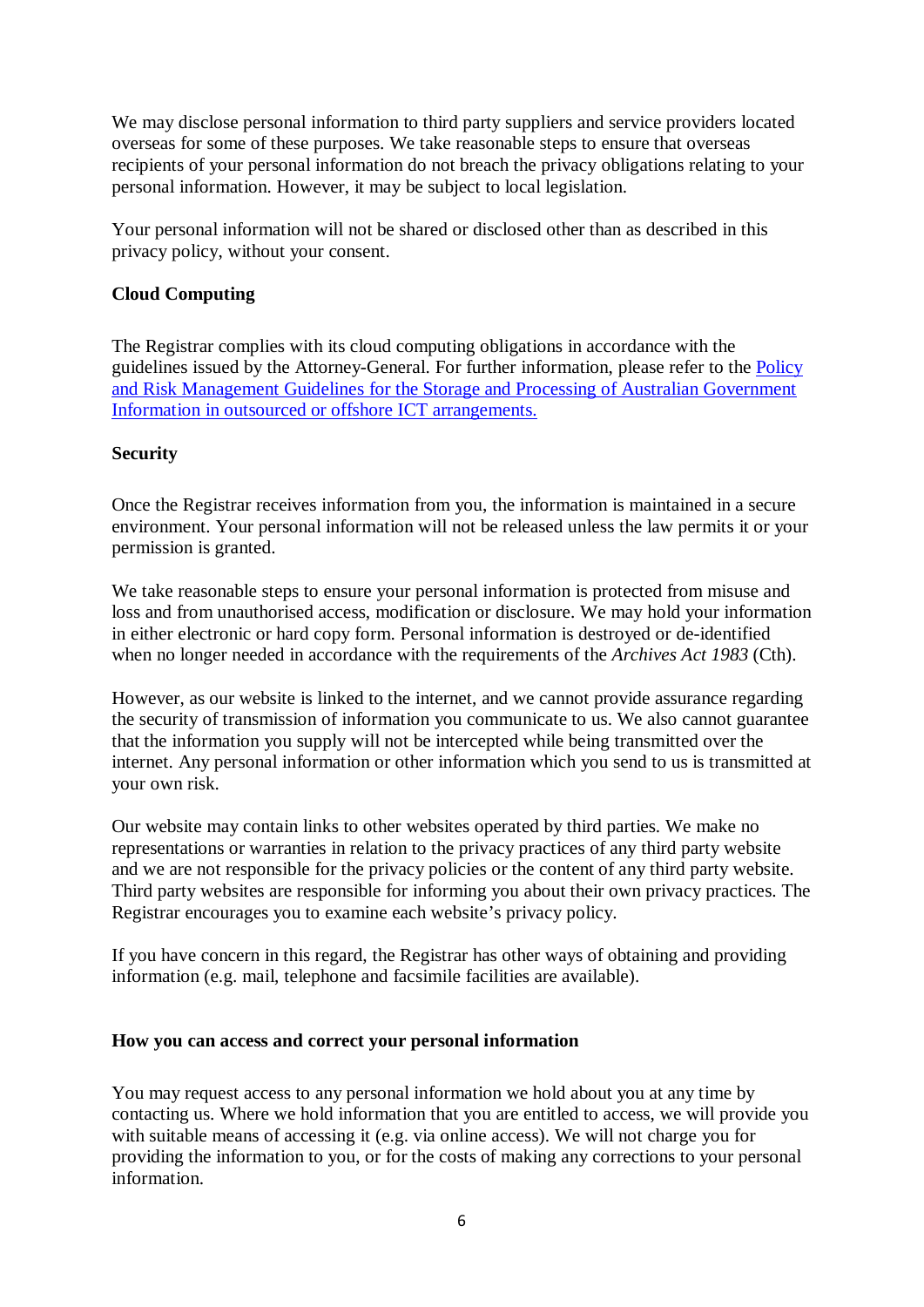If you believe that personal information we hold about you is incorrect, incomplete or inaccurate, then you may request to have it amended. We will consider whether the information requires amendment. In the unlikely event that we do not agree that there are grounds for amendment, we will give you written notice of the reasons for the refusal within 30 days of receipt of your request, together with information about mechanisms available to seek review if you do not agree with our decision.

There may be instances where we cannot grant you access to the personal information we hold. For example, we may need to refuse access if required or authorised to refuse access under Commonwealth legislation. If that happens, we will give you written notice of the reasons for the refusal within 30 days of receipt of your request, together with information about how you can complain about our refusal if you wish to do so.

#### **How to contact us about a possible breach of privacy**

If you believe that we have breached your privacy, please contact us using the contact information below and provide details of the incident so that we can investigate it.

When a complaint is received, the Registrar will conduct internal enquiries into the possible breach. The Registrar will deal with your complaint as quickly as possible and to keep you informed of its progress. Once the Registrar has completed its internal enquiries, you will be advised of the outcome in writing.

If you are not happy with the response provided by the Registrar, you can make a complaint to the Office of the Australian Information Commissioner (OAIC). Information on how to make a complaint can be found on the OAIC [website.](http://www.oaic.gov.au/privacy/privacy-complaints)

#### **Contacting us**

If you have any questions about this privacy policy, any concerns or a complaint regarding the treatment of your privacy or a possible breach of your privacy, please use the Contact link on our website or contact our Privacy Officer via the details set out below.

Requests and complaints will be treated confidentially. Our representative will contact you within a reasonable time after receipt of your complaint to discuss your concerns and outline options regarding how they may be resolved. We will aim to ensure that your complaint is resolved in a timely and appropriate manner. Please contact our Privacy Officer at:

Privacy Officer Office of the USI Registrar Canberra City ACT 2601

GPO Box 9839 Canberra ACT 2601